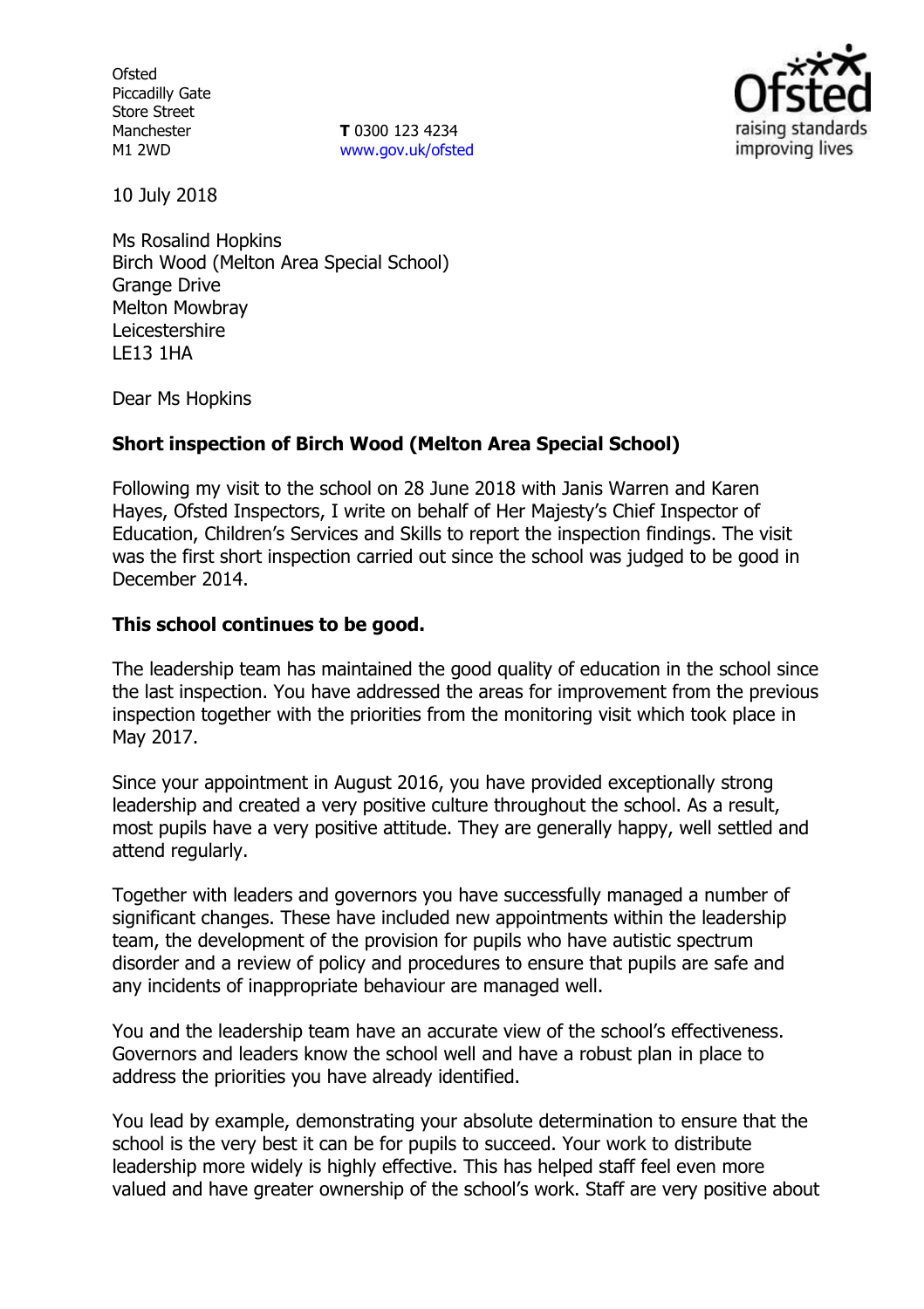

the school and feel that they are well supported by school leaders. The leadership team has developed effective systems to check regularly on the quality of teaching. This has ensured that any ineffective or poor teaching is dealt with through swift identification, support given and timely actions taken. Leaders are, therefore, driving up the quality of teaching with a shared determination for the school to become a centre of excellence.

You have created a calm, orderly and purposeful learning environment. As a result, pupils behave well and show respect towards adults and one another. Pupils were happy to share their work with us and displayed a pride in their achievements. For example, they were keen to show recent photographs of themselves practising to perform at the Curve Theatre in Leicester.

Parents and carers are generally very positive about the school and the difference it has made to their child's well-being and progress. Comments include, 'They always take very good care of my son; I know he is in safe hands' and 'My daughter has made fantastic progress this year; I am kept well informed.'

# **Safeguarding is effective.**

Leaders and governors have carefully considered all safeguarding procedures and practice. This has ensured that all safeguarding arrangements are fit for purpose, training is up to date and records are appropriately detailed. Staff are well briefed and have a clear understanding of their responsibilities. They are alert for any signs that a pupil may be at risk, and the school's records show that staff are vigilant and report any concerns promptly.

Checks on the suitability of staff are rigorous. A key message driven by leaders, that safeguarding is at the heart of the school's work and top of the agenda for all staff, is clearly evident and demonstrated across the school.

Incidents of inappropriate behaviour are rigorously recorded and monitored. As a result of staff training, records show a significant decline in the number of incidents across the school, with restraint now rarely used.

### **Inspection findings**

- We followed a number of lines of enquiry to check the education provided by the school. Our first two lines of enquiry were to review how well teachers check on the progress that pupils make to achieve the outcomes in their education, health and care plans, and how effectively leaders report on this progress during annual reviews. These were priority areas from the monitoring visit which took place in May 2017.
- We scrutinised the pupil passports you and leaders have devised in response to this priority area, together with the whole-school system to track pupils' progress, case studies for individual pupils and education, health and care plan targets. Parents we spoke with said that the system helped them to have a good understanding of their child's learning.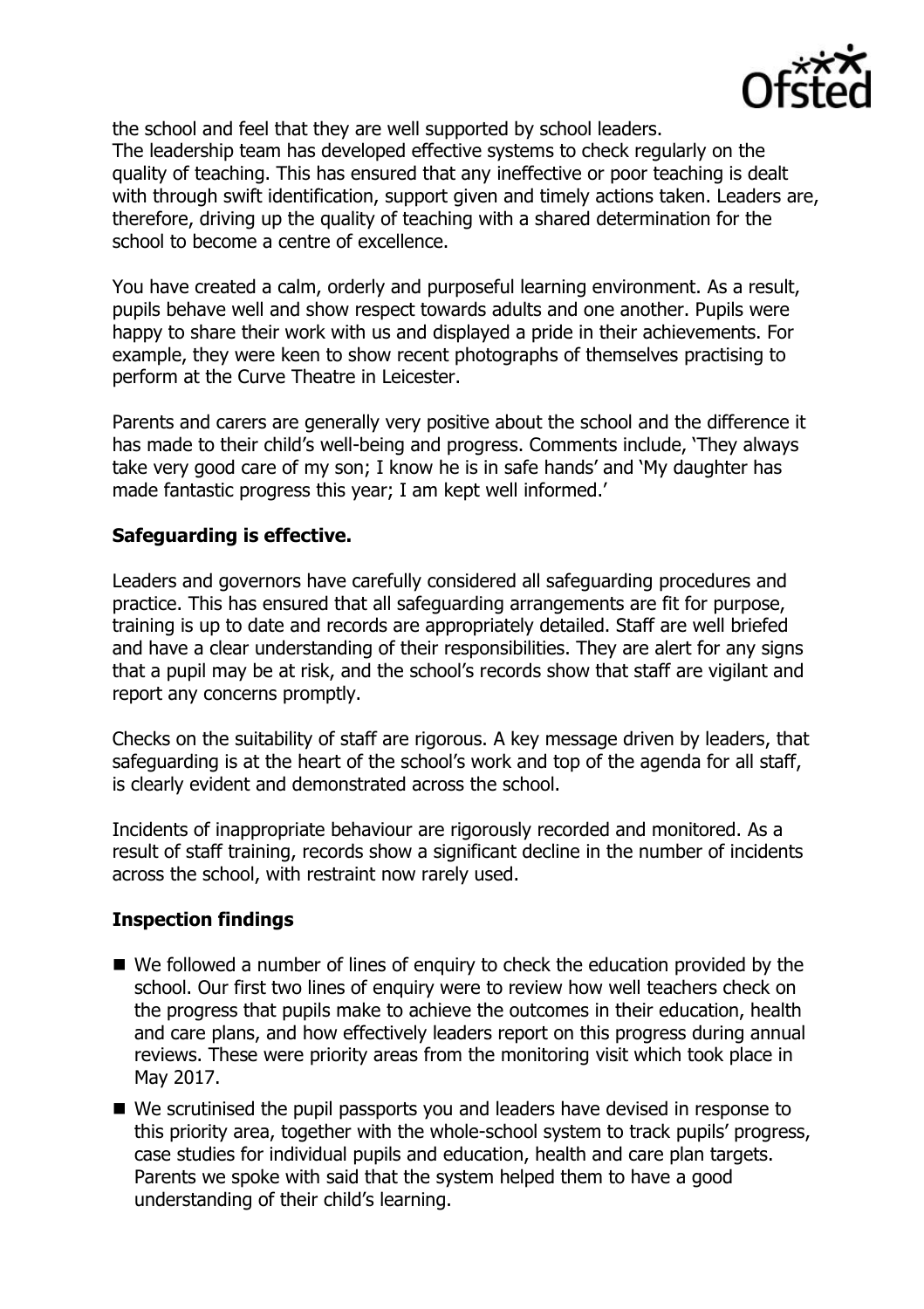

- In lessons jointly observed with you and other leaders, we found that pupils' short-term targets were clearly identified, and the progress made so far towards their long-term goals was recorded. Pupils showed an understanding of their next steps when they showed us their work.
- $\blacksquare$  We noted that this has now become a part of the way in which teachers plan, assess and track progress during lessons. We concluded that the pupil-passport system is highly effective in helping staff to review and report pupils' outcomes. The system to monitor the passports, created by leaders, is rigorous and robust. Given that it was newly implemented at the beginning of this academic year, further evaluation and subsequent adjustment is appropriate.
- $\blacksquare$  In the majority of lessons, we observed pupils fully engaged in activities which were appropriately matched to pupils' level of understanding. Occasionally, however, pupils' books did not show that their knowledge and skills were systematically built upon over time, or that teachers' feedback and marking adhered to the school's agreed policy. This indicates that some staff require further support to improve their practice.
- We also explored the effectiveness of the school's curriculum in meeting the needs of the pupils and supporting them to achieve good learning outcomes. We found that leaders have carefully considered the pupils' needs and how to engage them actively in the curriculum. They have reflected upon best practice seen in other schools. Sensory experiences and play are central to the learning of many pupils, especially those in the primary stage.
- Leaders' work to design the curriculum and assessment process has been undertaken with determination and always with pupils in mind. Pupils, including those with the most complex needs, fully engage in the activities that their teachers give them. Valuable outdoor activities, visits and residential experiences are integral elements to the curriculum, both to stimulate and to give real-life skill experiences to pupils. However, older pupils are not given a wide range of real-life practical experiences.
- A further line of enquiry was to look at how well leaders ensure that pupils are prepared for the next stage of their development and education. As well as holding 'move up' days, you are methodical in ensuring that pupils are given the opportunity to experience their next steps in 'bite size' pieces, which are personalised to their own needs and enable teachers to respond to any anxieties they have. Older pupils visit a college and all pupils are well prepared for the new academic year in good time.
- As part of our enquiry into leaders' effectiveness in keeping pupils safe, we examined whether pupils are taught how to keep safe through the activities that teachers organise. This includes how to keep safe online and who to go to with a problem.
- We saw many examples of pupils working safely. For instance, a group of pupils working towards their ASDAN accreditation demonstrated to one of us their understanding of people in the community who would be able to offer help, as opposed to those who could potentially be friends.